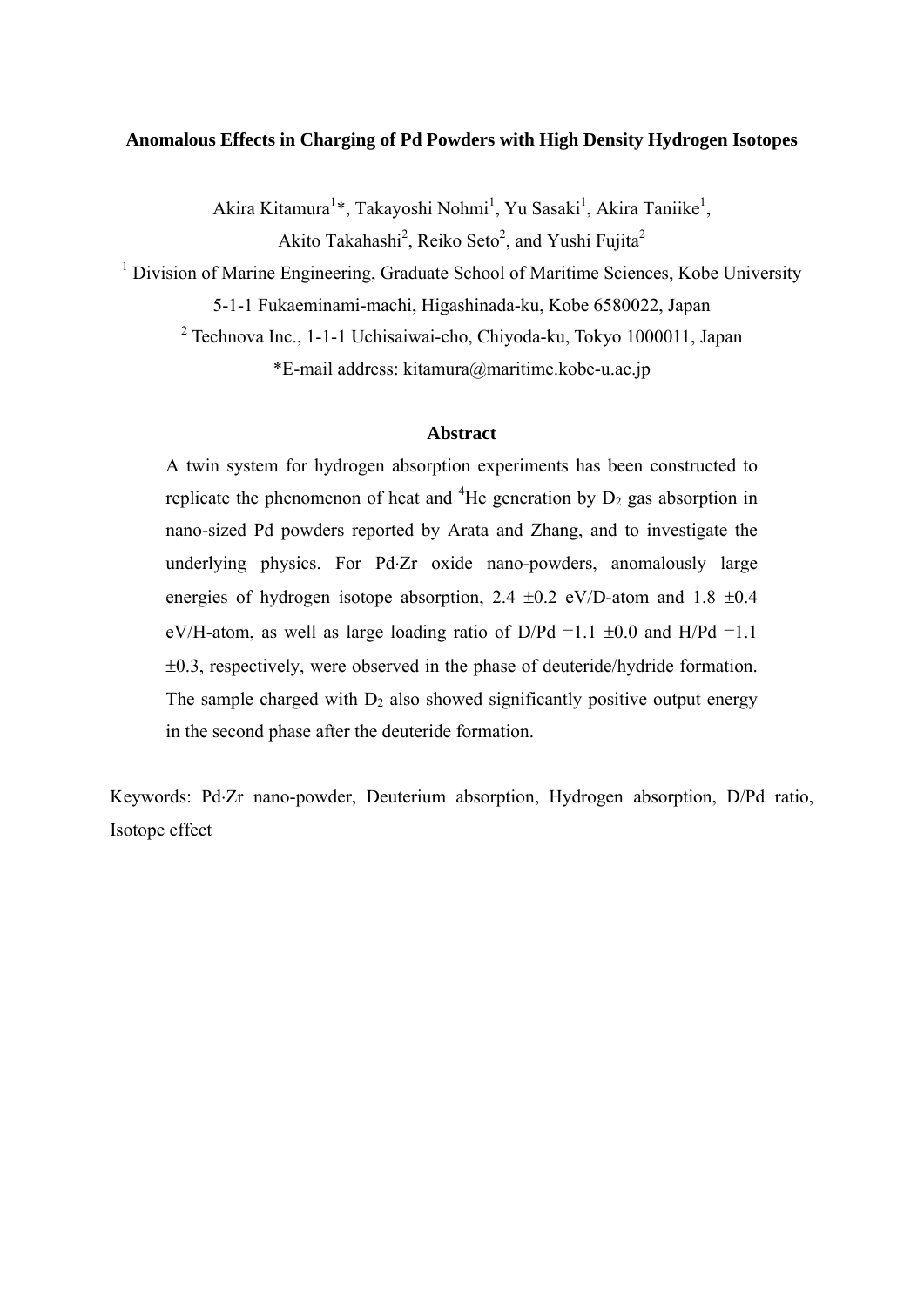#### **1. Introduction**

Arata and Zhang recently reported that highly pure  $D_2$  gas charging of Pd nano-powders in the form of  $Pd/ZrO<sub>2</sub>$  nano-composite induced significantly higher temperatures inside the reactor vessel than on the outside wall for more than 50 hours, while runs with  $H_2$  gas showed almost no temperature difference [1]. To verify that the excess heat originated in a nuclear process, a QMAS was employed to show the existence of  ${}^{4}$ He as nuclear ash in the vessel and in the powder after the charging. The charging system is a sophisticated and simplified version of the previous-generation DS reactor [2]. Replication experiments using systems similar to the DS reactor with Pd-black seem to be successful [3,4].

However, few reports on the replication experiments producing heat and <sup>4</sup>He with the new configuration have published yet in spite of extreme importance of the phenomenon. It is crucial to confirm the phenomenon of heat and  ${}^{4}$ He generation with fully quantitative reliability.

In the present work we constructed an experimental system to replicate the phenomenon and to investigate the underlying physics. We report here the first results of deuterium/hydrogen absorption and accompanying heat generation, which show anomalously large isotope effect.

# **2. Experimental procedure**

An oxide sample of mixture of Pd (34.6 %) and Zr (65.4 %) was fabricated by Santoku Corporation, Kobe, Japan, and has an average particle size of  $7.7 \mu m$ , a specific surface area of 37.1  $\text{m}^2/\text{g}$ , and an average Pd grain size of 10.7 nm. If we assume perfect oxidation of the metal elements, 10 g of the sample contains 3.0 g of Pd.

The  $D_2/H_2$  absorption system is composed of two identical chambers (an  $A_1 \cdot A_2$  twin system): one for a  $D_2$  gas foreground run, and the other for  $H_2$  gas background run. As shown in Fig.1, each part has an inner reaction chamber containing Pd powder and an outer chamber that is evacuated to provide thermal insulation for calorimetry. A sheath heater and a cooling water pipe made of copper are wound on the outer surface of the reaction chamber for baking the sample powder and for flow calorimetry to estimate the heat production rate, respectively. A pair of thermocouples is provided for the flow calorimetry by measuring the temperature difference between the inlet and the outlet of the cooling water.

The  $D_2$  gas is nominally 99.5 % pure and the  $H_2$  is 99.998 % pure. Flow rate control of  $D_2/H_2$  gas purified through a liquid-nitrogen cold trap is made with a Pd membrane filter which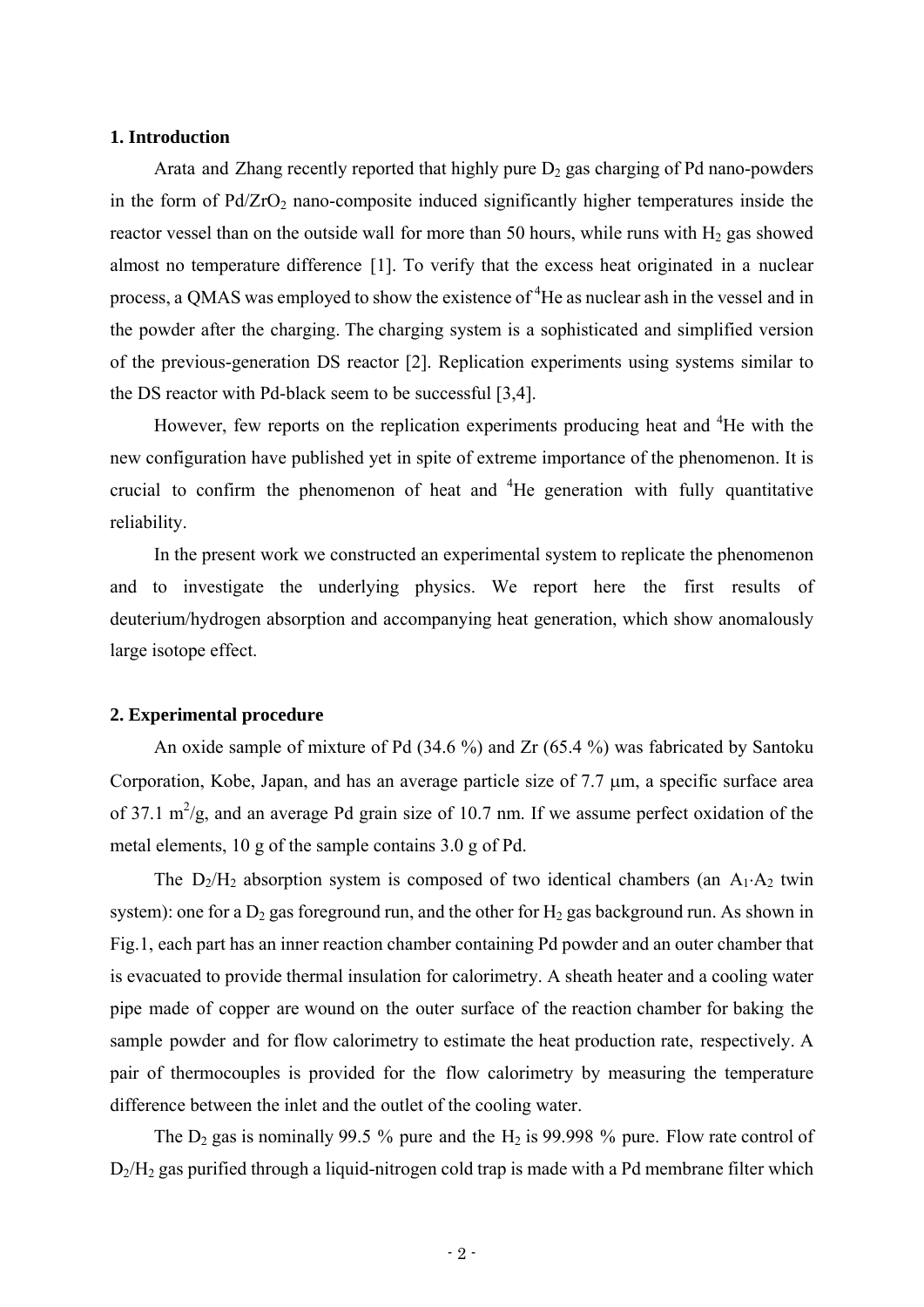also serves as an additional purifier. The Pd membrane (0.2 mm-t, 99.95 %) separates the evacuated reaction chamber (50 m $\ell$ ) and the gas reservoir filled with  $D_2/H_2$  at 1 MPa. The gas permeation rate is controllable between 0.1 and 25 sccm by varying the membrane temperature from the room temperature to 900 K.

In expectation of occurrence of some nuclear phenomena, a neutron counter and a scintillation probe for  $\gamma$ -ray detection are located just outside the outer chambers. All parameters measured are stored in a PC with an acquisition period of 1 min.

As a calibration of the flow calorimeter, we measured the heat recovery rate under a variety of conditions; with input power of 1, 3, 6 and 10 W, and  $D_2$  gas pressure of 0, 0.1, 0.3 and 1.0 MPa in the reaction chamber. The coolant flow rate was  $6 \text{ m} \ell / \text{min}$  in all cases. The heat recovery rate was found to be almost independent of the pressure and the input power, and the averaged value is  $(63.1 \pm 5.8)$  %. Temperature response to a stepwise variation of the input power was found to be expressed as a simple exponential function with a time constant of 5.2 min.

We examined temperature uncertainty and drift, with no sample powder put in the  $A_1$ chamber filled with  $H_2$  gas at a pressure of 1 MPa. The inlet-outlet temperature difference and the output power deduced from it showed short-term fluctuation as shown in Fig. 2. If we regard an experimental error in the present system as the standard deviation of the longitudinal data, the error or the uncertainty for the output power and the integrated output energy measured for the  $A_1 \cdot A_2$  system is evaluated to be 0.014 W and 0.83 kJ for 1000-min acquisition. In the prototype system  $A_0$ , which had the larger time constant and smaller sensitivity of heat measurement, and was used in the 1<sup>st</sup> stage experiments with the 0.1- $\mu$ m $\phi$ Pd powder and the Pd-black [5], a temperature drift observed sometimes resulted in the larger error of 4.0 kJ for 1000-min run.

In the following, the run number is designated by "G-PN#M", with  $G, P, N$  and M being the gas species, the powder species, powder ID, and the number of repeated use, respectively. The powder species include PP (Pd powder with particle diameter of  $0.1 \mu m$  and a purity of 99.5 %), PB (Pd-black with a particle size of "300 mesh" and purity of 99.9 %), and PZ (mixed oxides of Pd $\cdot$ Zr). For example, "D-PB2#3" represents the third absorption run with  $D_2$ using a Pd-black sample "2" following evacuation and baking after two cycles of evacuation-baking-absorption.

# **3. Results and discussion**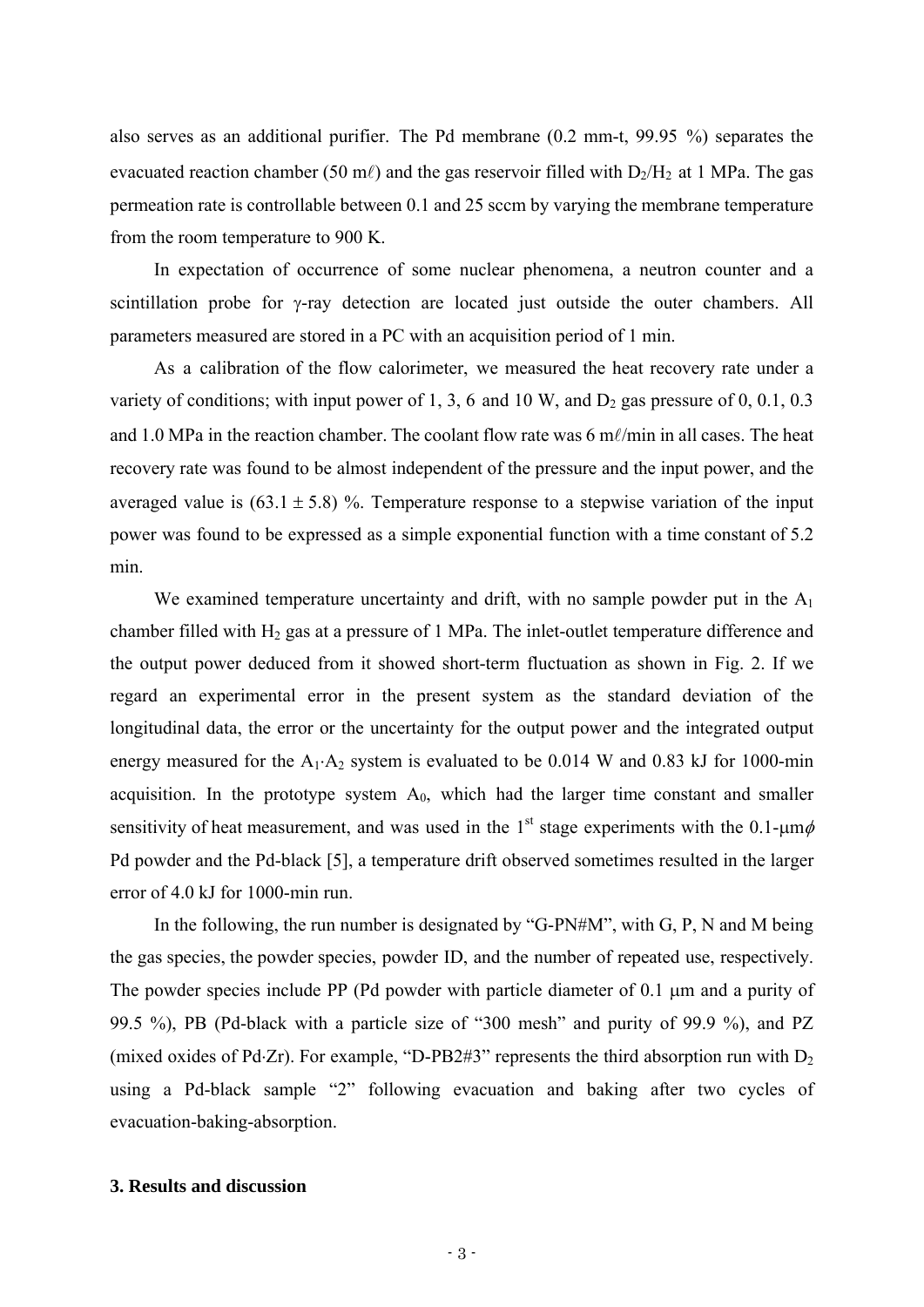# **3.1. 0.1-m Pd powder**

First of all, we describe absorption runs using the  $A_0$  system for five gram of commercially available 0.1- $\mu$ m  $\phi$  Pd powder. The reaction chamber filled with the powder was evacuated and heated for baking at 430 K. Then highly pure  $D_2$  or  $H_2$  gas was introduced into the reaction chamber through the Pd membrane filter. The results for the case of  $D_2$  and  $H_2$ absorption are compared in Fig. 3(a). After the gas is introduced, pressure does not begin to rise for a while. During this phase (the first phase) the Pd powder absorbs almost all of the  $D<sub>2</sub>$ (H2) gas atoms as they flow in, and heat is released as a result of adsorption and formation of deuterides (hydrides). After about 30 minutes, the powder almost stops absorbing gas; the gas pressure begins to rise, and the heat release from deuteride (hydride) formation subsides. This is the beginning of the  $2<sup>nd</sup>$  phase, and the gas flow rate in the  $1<sup>st</sup>$  phase is evaluated from the rate of the pressure increase. From the flow rate multiplied by the duration of the  $1<sup>st</sup>$  phase, loading is estimated to reach  $PdD_{0.43}$  ( $PdH_{0.44}$ ).

The output powers are integrated over the  $1<sup>st</sup>$  phase to give the output energies of 0.10 kJ/g-Pd(D) and 0.08 kJ/g-Pd(H), which are divided by the loading ratio of 0.43 and 0.44 to give the heat of solution  $\Delta H_s$  of 0.24 eV/atom-D and 0.20 eV/atom-H, respectively. The values appear to be somewhat larger than those found in literatures [6 - 10]. However, they are consistent with each other, when we take into account that the differential heat of solution is a decreasing function of the loading ratio;  $\Delta H_s = 0.15$ , 0.12, 0.070, and 0.061 eV/H for H/Pd ratio of 0.5, 0.55, 0.6 and 0.65 [9,10]. The difference between D and H, the isotope effect, is rather large, but is not considered to be anomalous, since we find  $\Delta H_s(D)/\Delta H_s(H)$  = 1.25 in ref. [9]. On the other hand, the output energies in the 2nd phase, *i.e.*, the output powers integrated over the  $2<sup>nd</sup>$  phase with duration of 1,400 min, are smaller than the experimental error mentioned above, and is not meaningful. The results are summarized in Table I, which includes those for the Pd-black and the Pd-Zr mixed oxide samples.

#### **3.2. 300-mesh Pd-black**

The second kind of the sample tested is commercially available 300-mesh Pd-black whose surface has a kind of nano-scale fractal structure finer than the  $0.1$ - $\mu$ m $\phi$  Pd powder. The performance of the Pd-black absorption of  $D_2$  using the  $A_0$  system is compared with that of  $H_2$  in Fig. 3(b). It is very interesting to note that: (1) much higher loading to  $PdD_{0.88}$  or PdH<sub>0.79</sub> is realized, and (2) the output energies in the 1<sup>st</sup> phase,  $E_{1st} = (0.67 \pm 0.12)$  eV/atom-D and  $(0.62 \pm 0.11)$  eV/atom-H, are 2 - 3 times larger than those for the 0.1-um  $\phi$  Pd powder and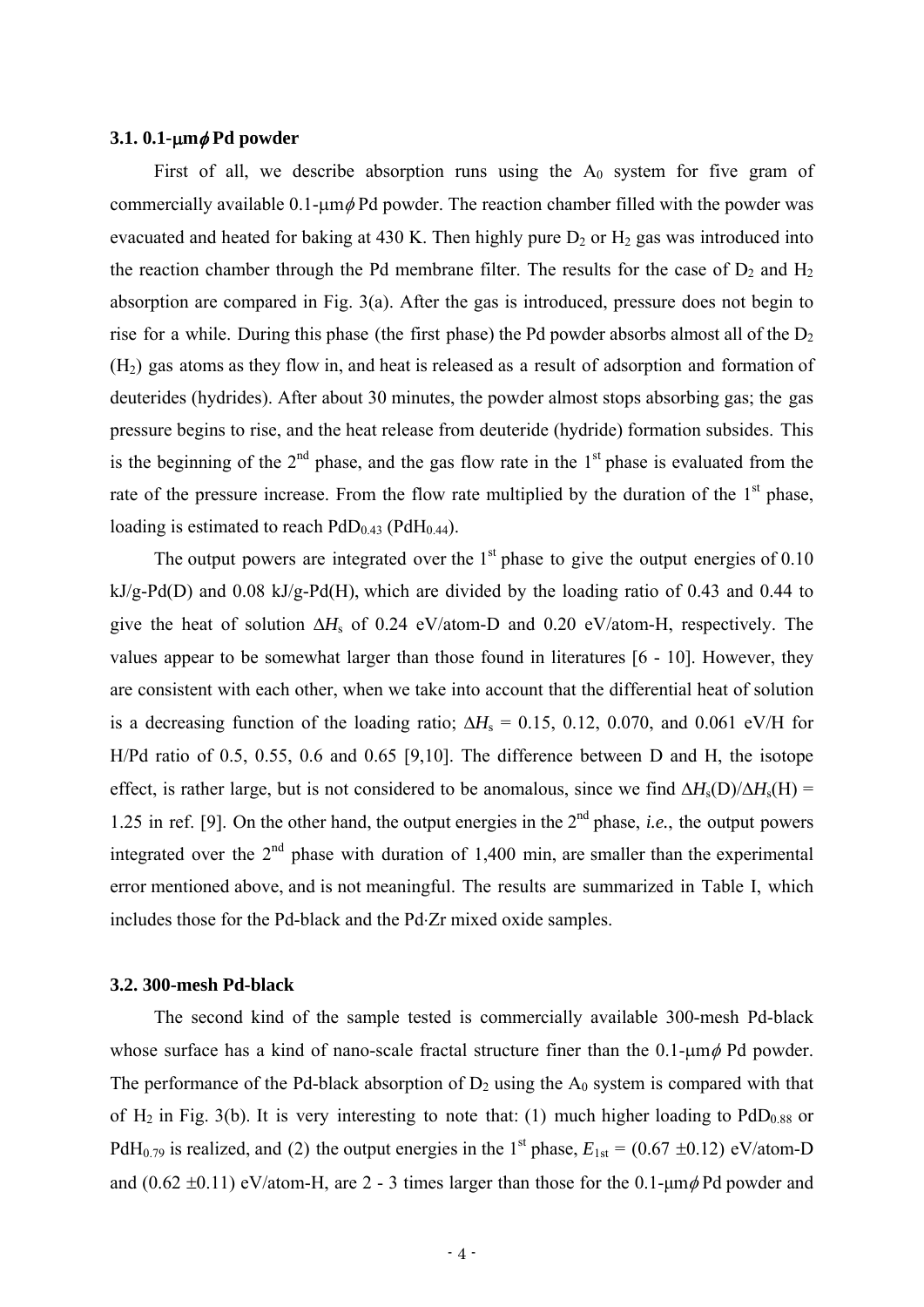those found in the literatures [6 – 10]. On the other hand, the output energy of  $8.3 \pm 4.5$  kJ (2.6)  $\pm$  1.4 kJ/g-Pd) in the 2<sup>nd</sup> phase of D<sub>2</sub> absorption appears to be larger than that in the case of H<sub>2</sub>. The difference is only marginal compared with the above-mentioned error due to the temperature drift of 5.5 kJ in the present case.

Using the improved twin system  $A_1 \cdot A_2$ , we compared the performance of the Pd-black sample PB3 with a prolonged duration of the  $2<sup>nd</sup>$  phase of 4,500 min, which was subjected to repeated use with the sample baking before absorption made at 440 K for 3 h  $(\#2)$ , or at 570 K for 1 h (#3). The results are shown in the  $6<sup>th</sup>$  row through the  $8<sup>th</sup>$  in Table I.

First we notice that the first run (D-PB3#1) has essentially the same D/Pd ratio and the energy output  $E_{1st}$  as those with the  $A_0$  system. Second the repeated use retains almost the same or even higher energy output  $E_{1st}$  in spite of the significantly smaller  $D(H)/Pd$  ratio. This interesting fact could be related to some structural change of the sample. The SEM photograph of the sample indicated clumping together and disappearance of the fine structure on the scale of several tens of nm. This point will be discussed in detail later elsewhere. As for the  $2<sup>nd</sup>$  phase, we have little to discuss, when we take into account that they are comparable to the error of 4.0 kJ/1000-min mentioned above for the  $A_0$  system.

# **3.3. Mixed oxides of PdZr**

Now we describe the performance of the mixed oxides of Pd-Zr that are thought to have even finer mesoscopic structure. The results of six runs using virgin PZ samples are summarized in the last 6 rows in Table I. Those of runs with repeated use of the PZ sample will be found later together with the above-mentioned PB samples. Using the  $A_1 \cdot A_2$  twin system, the runs H-PZ(2*n*)#1 were performed simultaneously with D-PZ(2*n*-1)#1, where  $n = 1, 2$ , and 3. The  $A_1$  subsystem was used for D-PZ1#1, D-PZ3#1 and H-PZ6#1. In all runs, the PZ sample used was 10 g, and the baking temperature was 570 K for 3 h. The output energy in the  $2<sup>nd</sup>$  phase is the power integrated over 1,600 min. Examples of the evolution of the output power and the pressure for runs D-PZ1#1 and H-PZ2#1 are shown in Fig. 3(c).

We notice the following four facts in the  $1<sup>st</sup>$  phase: (1) very large output energies that are more than 3 times greater than those for the Pd-black samples, (2) very large D/Pd (H/PD) ratio of 1.1  $\pm$ 0.0 (1.1  $\pm$ 0.3) that are even higher than those for the PB samples, (3) surprisingly large  $E_{1st} = (2.4 \pm 0.2)$  eV (D) and (1.8  $\pm 0.4$ ) eV (H) on the average, and (4) larger isotope effect in  $E_{1st}$  compared with those for 0.1- $\mu$ m $\phi$  powder and Pd-black; the difference just exceeds the error range determined from standard deviations.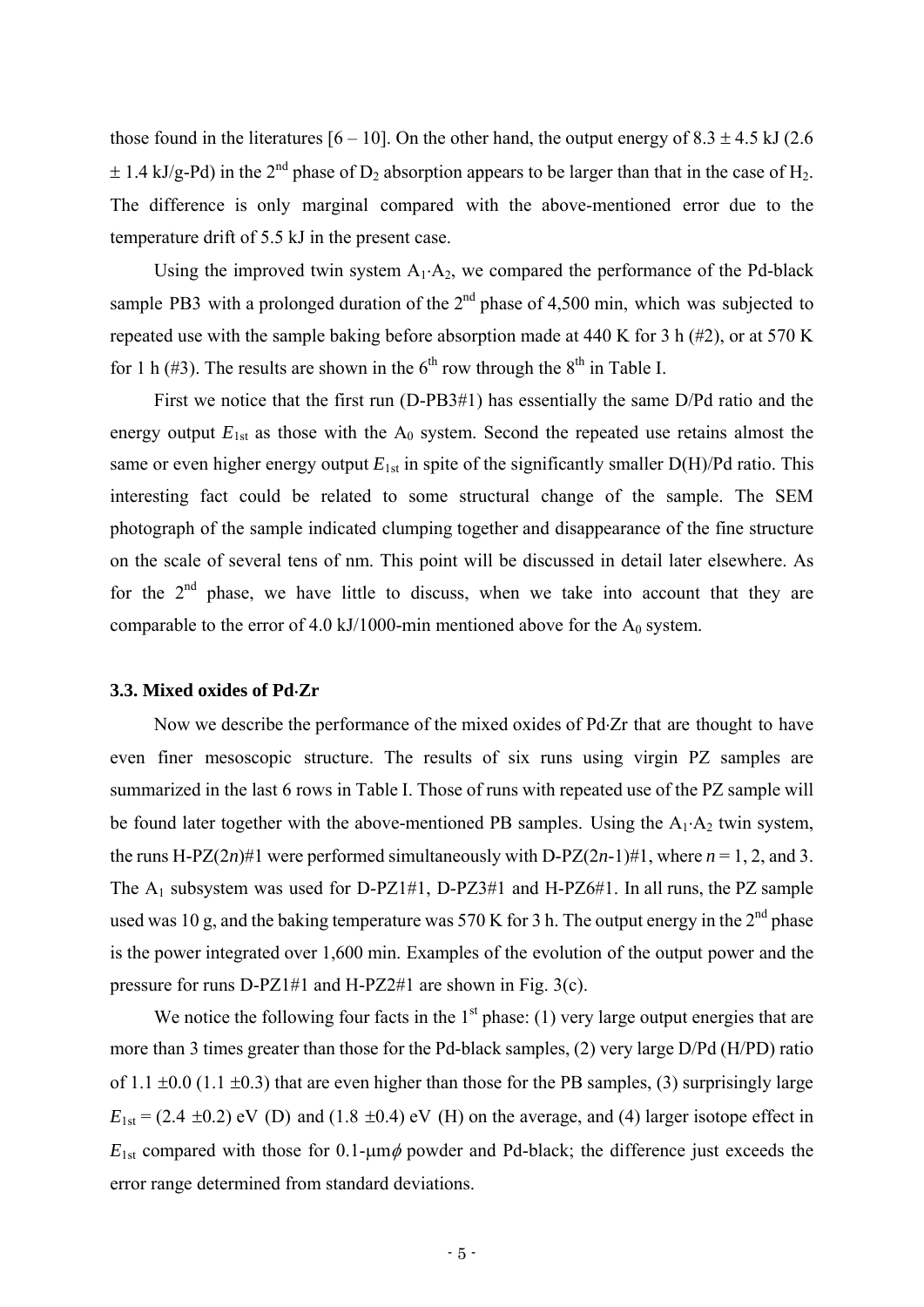We have anomalously large absorption energies and loading ratios accompanied by a large isotope effect in the present mesoscopic system of Pd. Zr oxides. It is difficult to assume large contribution of  $ZrO<sub>2</sub>$  to these quantities. We have to consider reduction of  $PdO<sub>x</sub>$  followed by production of  $xD_2O$  ( $xH_2O$ ) and  $PdD_y$  ( $PdH_y$ ). The reaction energies  $Q_D$  and  $Q_H$  are evaluated to be  $(162.6 \times x + 70.0 \times y)$  kJ and  $(156.6 \times x + 58.0 \times y)$  kJ, respectively. For assumed values of  $x = 1 \sim 0$  and  $y = 0 \sim 1$ ,  $Q_D$  and  $Q_H$  are 0.84  $\sim$  0.73 eV/D and 0.81  $\sim$  0.60 eV/H, respectively. These are too small to account for both the observed energy and the isotope effect.

There might be a yet-unknown atomic/electronic process governing the phenomenon in the present mesoscopic system, or the concept of "atom clusters" [11] might apply. However, it seems rather difficult to assume that such a large isotope effect is only in the electronic process of adsorption and/or hydride formation. Some nuclear process could be a candidate for the process responsible for the phenomenon.

As for the  $2<sup>nd</sup>$  phase, we have negative values for the specific output energy in two runs using  $H_2$ . This should be considered to be due to slight shift in the zero point of the thermocouple signal. In contrast to the runs with  $H_2$ , the second phase in the runs with  $D_2$  has apparently positive output energy as typically shown in Fig. 3(c). This implies that some nuclear process could be involved, although the values are only marginal in view of the negative value observed in H-PZ2#1. These points should be subjected to further investigation.

Finally, it should be mentioned that we observed nothing other than steady background both in the neutron counter and the scintillation probe.

#### **4. Conclusion**

Using the twin system, characteristics of deuterium/hydrogen absorption and accompanying heat generation have been compared for three kinds of Pd powders; the 0.1- $\mu$ m $\phi$  Pd powder, the Pd-black, and the mixed oxides of Pd-Zr. It has been found that the D(H)/Pd ratio and absorption energy is an increasing function of fineness of the sample surface. For the Pd-black, loading to  $PdD<sub>0.88</sub>$  or  $PdH<sub>0.79</sub>$  and the output energies in the 1<sup>st</sup> phase,  $E_{1st} = (0.67 \pm 0.12)$  eV/atom-D or  $(0.62 \pm 0.11)$  eV/atom-H, were both 2 - 3 times larger than those for the 0.1- $\mu$ m $\phi$  Pd powder and those found in the literatures.

Moreover, for Pd-Zr oxide nano-powders, anomalously large energies of hydrogen isotope absorption,  $E_{1st} = (2.4 \pm 0.2)$  eV/D-atom or  $(1.8 \pm 0.4)$  eV/H-atom, as well as large loading ratio of D/Pd =1.1  $\pm 0.0$  or H/Pd =1.1  $\pm 0.3$ , respectively, were observed in the phase of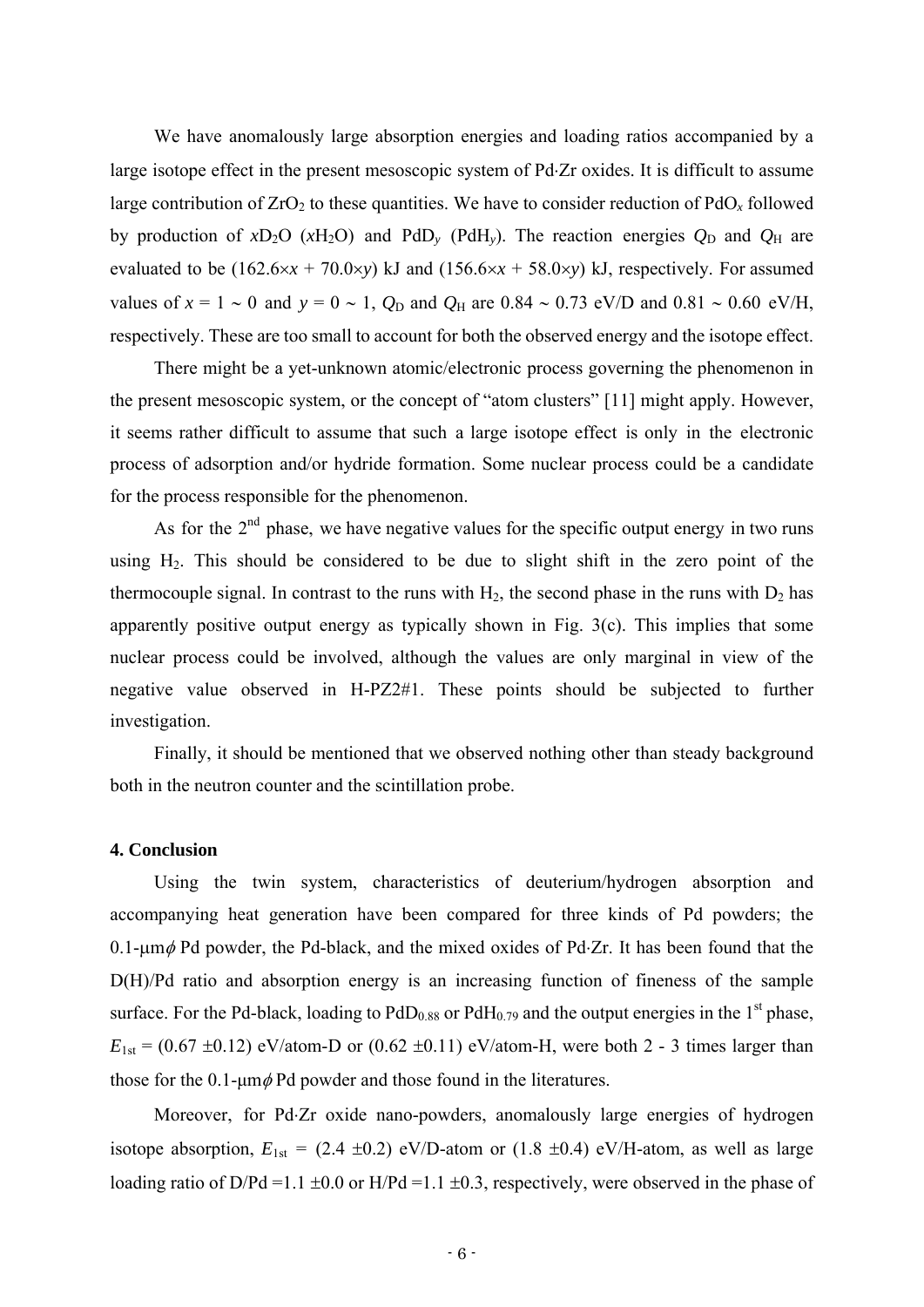deuteride/hydride formation. The sample charged with  $D_2$  also showed significantly positive output energy in the second phase after the deuteride formation.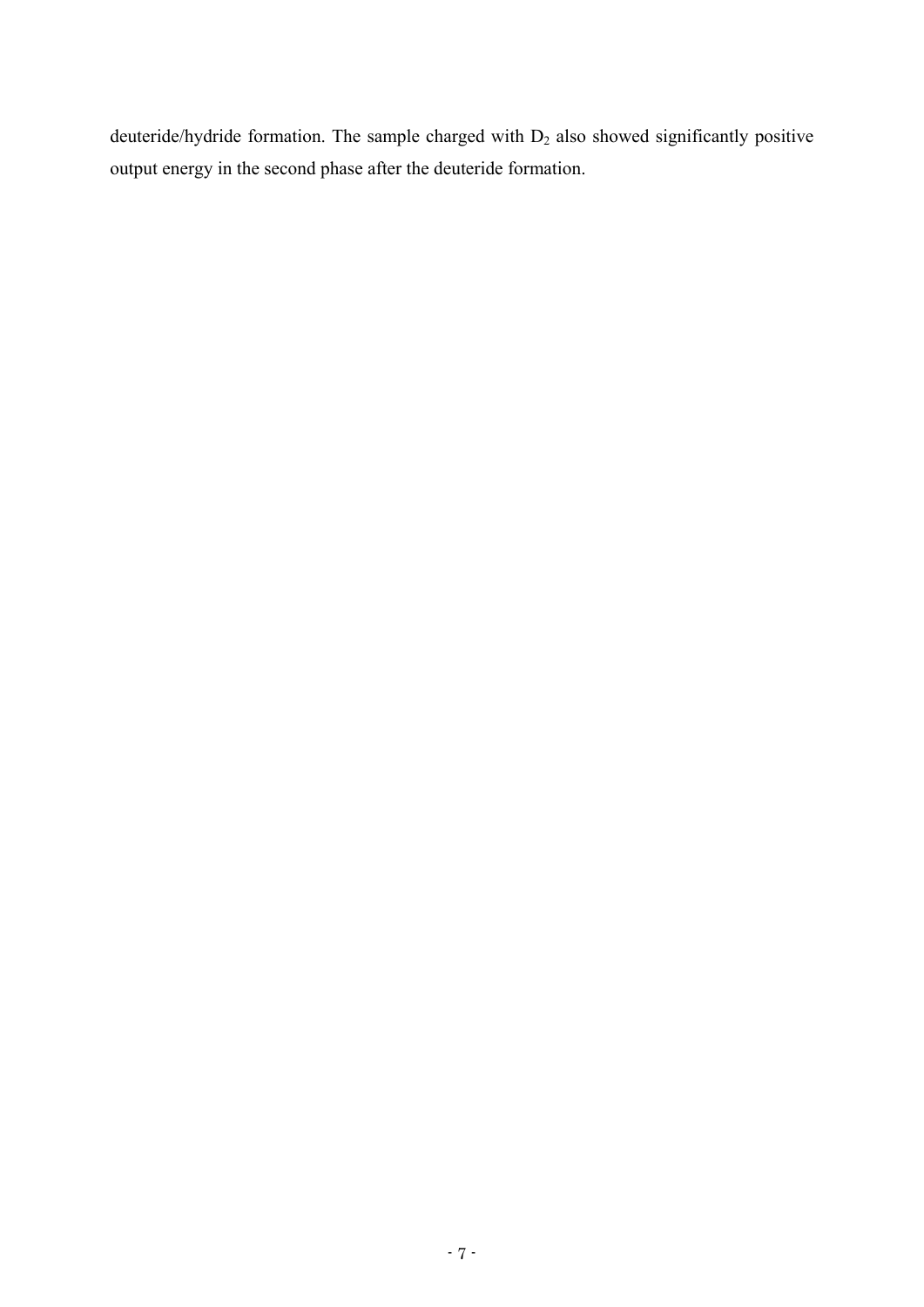# **References**

- [1] Y. Arata and Y. Zhang: The special report on research project for creation of new energy, J. High Temperature Society, 2008, No. 1.
- [2] Y. Arata, and Y. Zhang: *Condensed Matter Nuclear Science, Proc. 12th Int. Conf. on Cold Fusion* (ed. A. Takahashi, Y. Iwamura, and K. Ota, World Scientific, 2006) pp.44-54.
- [3] V. A. Kirkinskii, A. I. Kumelnikov: *Proc. ICCF13, Sochi, 2007* (Publisher Center MATI, Moscow, ISBN 978-5-93271-428-7) pp.43-46.
- [4] J. P. Biberian and N. Armanet: ibid. pp.170-180.
- [5] T. Nohmi, Y. Sasaki, T. Yamaguchi, A. Taniike, A. Kitamura, A. Takahashi, R. Seto, and Y. Fujita: http://www.ler-canr.org; to be published in Proc. 14<sup>th</sup> Int. Conf. Condensed Matter Nuclear Science (ICCF14), Washington DC, 2008.
- [6] *Hydrogen in Metals II -Topics in Applied Physics*, **29**, ed. G. Alefeld and J. Voelkl (Springer, 1978).
- [7] A. Koiwai, A. Itoh, and T. Hioki: Japan Patent 2005-21860 (P2005-21860A).
- [8] C. P. Chang, *et al*.: Int. J. Hydrogen Energy, **16** (1991) 491.
- [9] M. M. Antonova: *Sboistva Gidriedov Metallov* (Properties of Metal-hydrides) (Naukova Dumka, Kiev, 1975; translated by NissoTsushinsha, Wakayama, 1976) [in Japanese].
- [10] Y. Fukai, K. Tanaka, and H. Uchida: *Hydrogen and Metals* (Uchida Rokakuho, Tokyo, 1998) [in Japanese].
- [11] H. Fujita: J. High Temperature Society **24** (1998) 272.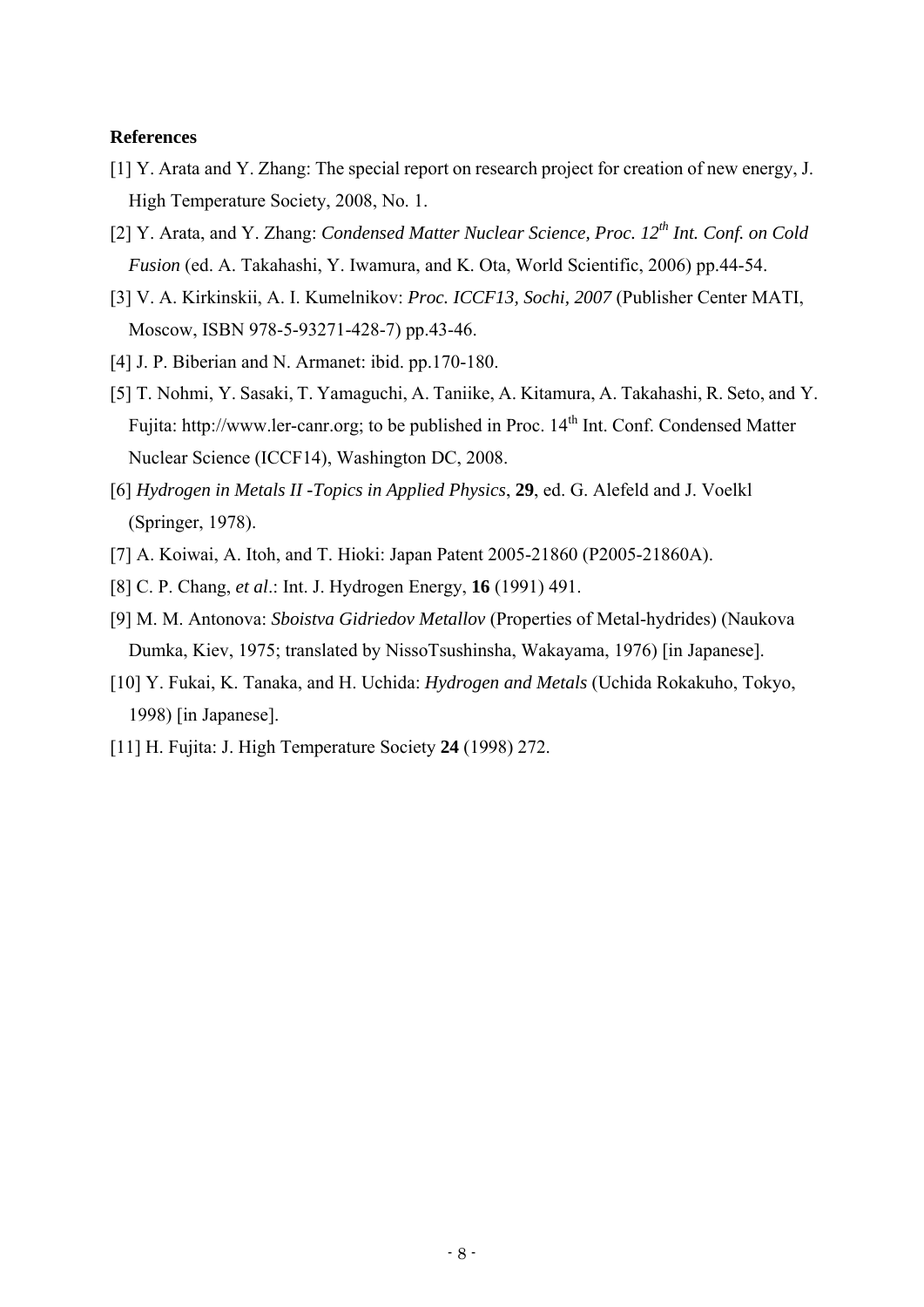| Run #     | weight<br>of Pd<br>[g] | Flow<br>rate<br>[sccm] | Output energy<br>[kJ] |                  | Specific output energy<br>[kJ/g] |                         | D/Pd<br>or H/Pd | Elst<br>[eV/D(H)] |
|-----------|------------------------|------------------------|-----------------------|------------------|----------------------------------|-------------------------|-----------------|-------------------|
|           |                        |                        | 1st phase             | 2nd phase        | 1st phase                        | 2nd phase               | (1st ph.)       |                   |
| $D-PP1#1$ | 5.0                    | 2.7                    | $0.5 \pm 0.4$         | $2.5 + 4.1$      | $0.10 \pm 0.07$                  | $0.52 \pm 0.83$         | 0.43            | $0.26 \pm 0.14$   |
| $D-PP1#2$ | 5.0                    | 3.8                    | $0.5 \pm 0.2$         | $4.0\pm4.4$      | $0.10 \pm 0.05$                  | $0.79 \pm 0.88$         | 0.44            | $0.25 \pm 0.09$   |
| $H-PP2#1$ | 5.0                    | 5.4                    | $0.4 \pm 0.2$         | $2.6 \pm 3.9$    | $0.08 \pm 0.03$                  | $0.53 \pm 0.80$         | 0.44            | $0.20 \pm 0.07$   |
| $D-PB1#1$ | 3.2                    | 3.6                    | $1.7 \pm 0.3$         | $8.3 \pm 4.5$    | $0.54 \pm 0.10$                  | $2.60 \pm 1.40$         | 0.88            | $0.67 \pm 0.12$   |
| $H-PB2#1$ | 3.6                    | 4.2                    | $1.6 \pm 0.3$         | $(-2.2 \pm 4.6)$ | $0.45 \pm 0.08$                  | $(-0.62 \pm 1.30) 0.79$ |                 | $0.62 \pm 0.11$   |
| $D-PB3#1$ | 20.0                   | 2.9                    | $9.3 \pm 1.1$         | $1.1 \pm 0.5$    | $0.47 \pm 0.06$                  | $0.06 \pm 0.02$         | 0.79            | $0.65 \pm 0.08$   |
| $D-PB3#2$ | 20.0                   | 0.9                    | $3.3 \pm 0.5$         | $3.4 \pm 2.6$    | $0.17 \pm 0.03$                  | $0.17 \pm 0.13$         | 0.23            | $0.79 \pm 0.05$   |
| $H-PB3#3$ | 20.0                   | 2.1                    | $3.2 \pm 0.2$         | $14\pm4.6$       | $0.16 \pm 0.01$                  | $0.68 \pm 0.24$         | 0.24            | $0.74 \pm 0.05$   |
| $D-PZ1#1$ | 3.0                    | 1.8                    | $7.0 \pm 0.2$         | $6.8 \pm 1.3$    | $2.33 \pm 0.05$                  | $2.27 \pm 0.43$         | 1.08            | $2.4 \pm 0.05$    |
| $H-PZ2#1$ | 3.0                    | 2.3                    | $3.6 \pm 0.1$         | $(-5.1 \pm 1.4)$ | $1.20 \pm 0.02$                  | $(-1.70 \pm 0.47)$ 1.00 |                 | $1.3 \pm 0.02$    |
| $D-PZ3#1$ | 3.0                    | 1.9                    | $6.4 \pm 0.2$         | $6.2 \pm 1.4$    | $2.13 \pm 0.05$                  | $2.07 \pm 0.47$         | 1.08            | $2.2 \pm 0.05$    |
| $H-PZ4#1$ | 3.0                    | 3.6                    | $4.8 \pm 0.1$         | $1.9 \pm 1.4$    | $1.60 \pm 0.02$                  | $0.63 \pm 0.47$         | 0.86            | $2.1 \pm 0.03$    |
| $D-PZ5#1$ | 3.0                    | 2.0                    | $7.1 \pm 0.2$         | $1.3 \pm 1.4$    | $2.38 \pm 0.03$                  | $0.42 \pm 0.45$         | 1.04            | $2.5 \pm 0.03$    |
| $H-PZ6#1$ | 3.0                    | 5.9                    | $7.1 \pm 0.1$         | $(-0.2 \pm 1.4)$ | $2.36 \pm 0.02$                  | $(-0.08 \pm 0.48)$ 1.34 |                 | $1.9 \pm 0.02$    |
| Average   |                        | (D)                    | $6.9 \pm 0.4$         | $4.8 \pm 3.0$    | $2.3 \pm 0.1$                    | $1.6 \pm 1.0$           | $1.1 \pm 0.0$   | $2.4 \pm 0.2$     |
| for PZ    |                        | (H)                    | $5.2 \pm 1.8$         | $(-1.1 \pm 3.6)$ | $1.7 \pm 0.6$                    | $(-0.4 \pm 1.2)$        | $1.1 \pm 0.3$   | $1.8 + 0.4$       |

Table I. Comparison of absorption runs for the  $0.1$ - $\mu$ m $\phi$  Pd powder (PP), the 300-mesh Pd-black (PB), and the Pd Zr nano-composite (PZ).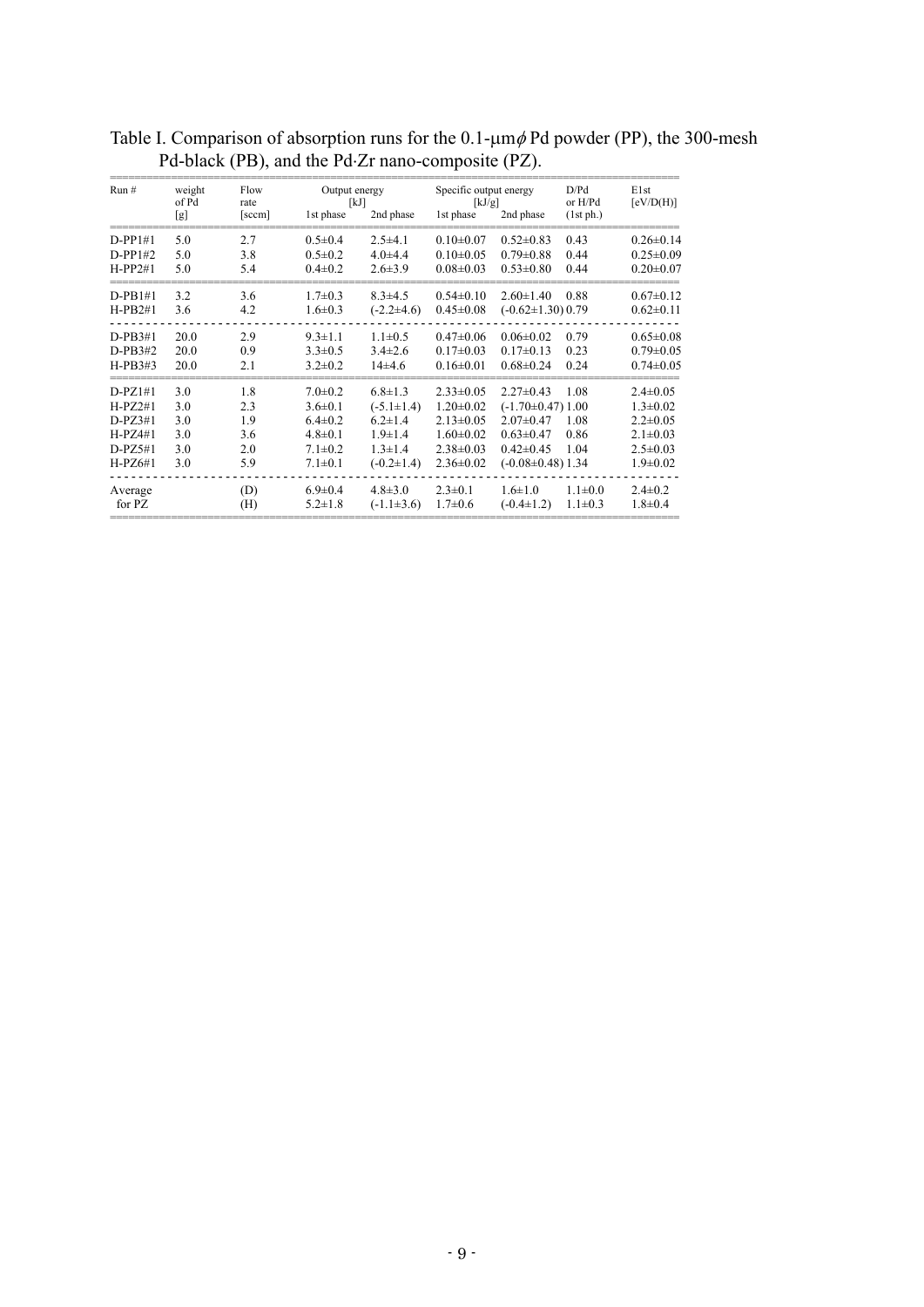# **Figure captions**

- Fig. 1. (a) Reduced view of the  $A_1 \cdot A_2$  twin system, and (b) functional view of  $A_1$ .
- Fig. 2. Blank run with no sample powder.
- Fig. 3. Evolution of heat and pressure in the vessel after introduction of  $D_2$  gas (blue/light blue) or to H<sub>2</sub> gas (red/pink); (a)  $0.1$ - $\mu$ m $\phi$  Pd powder (D-PP1#1 and H-PP2#1), (b) 300-mesh Pd-black (D-PB1#1 and H-PB2#1), and (c) mixed oxides of Pd and Zr (D-PZ1#1 and H-PZ2#1).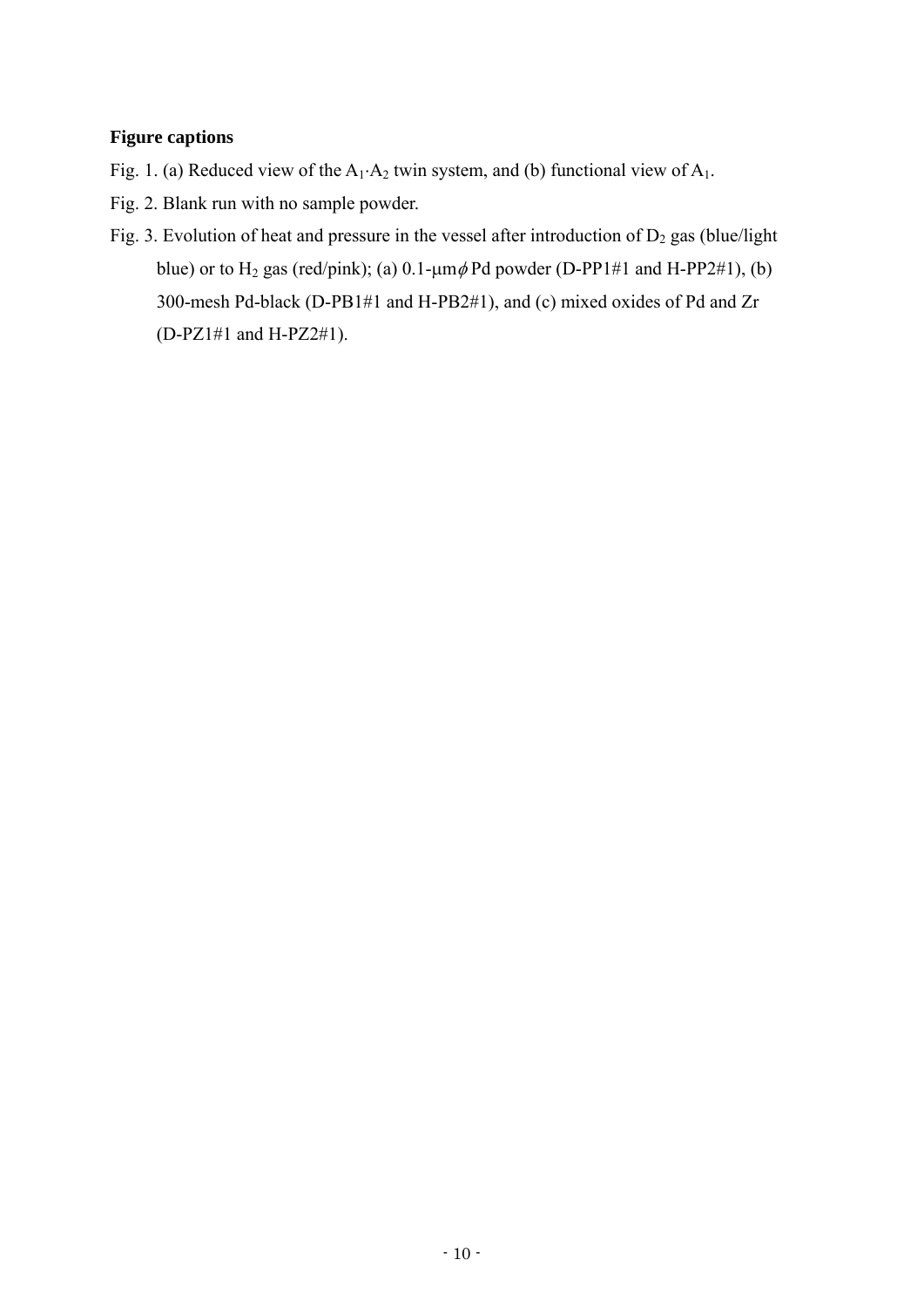

Fig. 1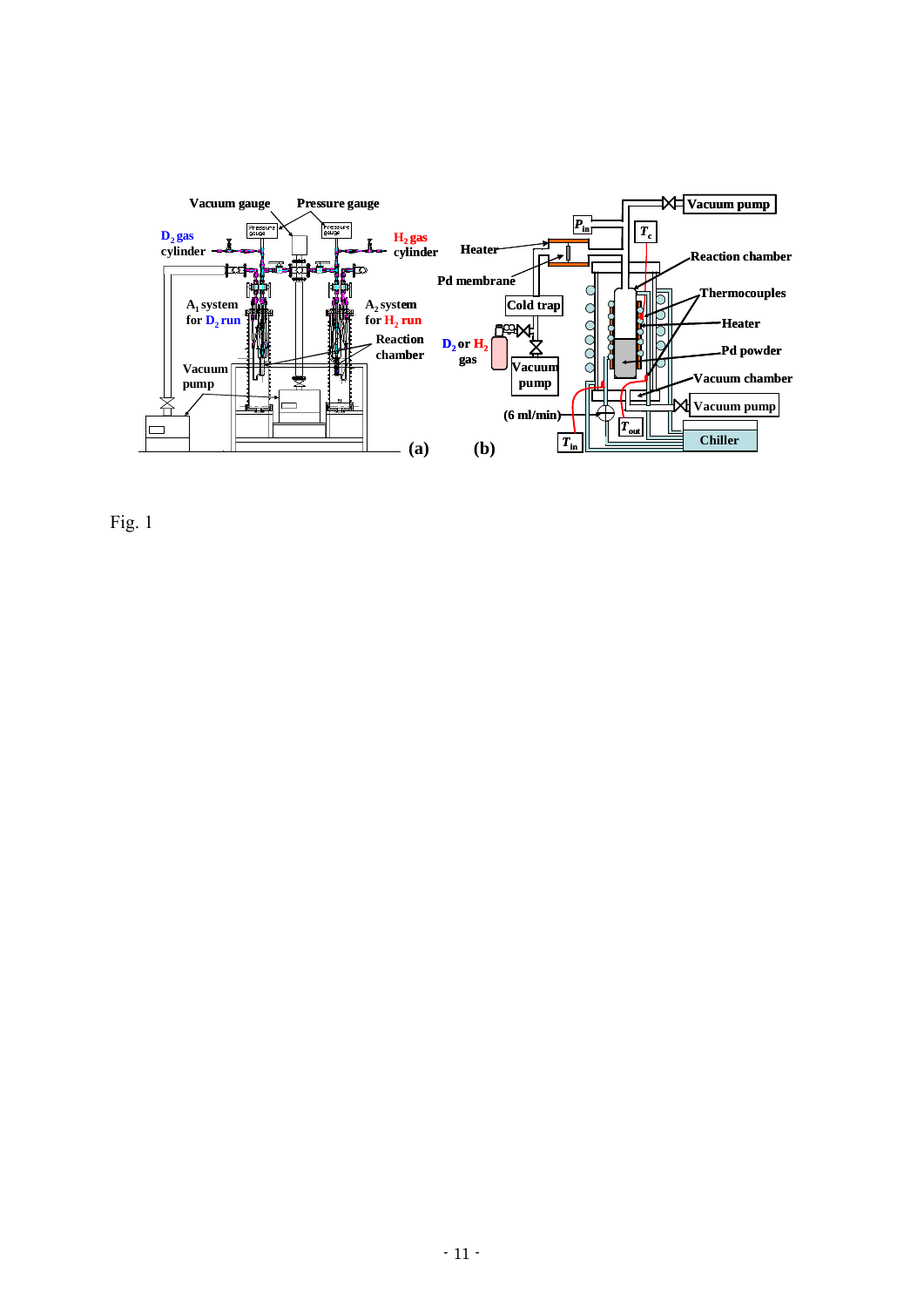

Fig. 2